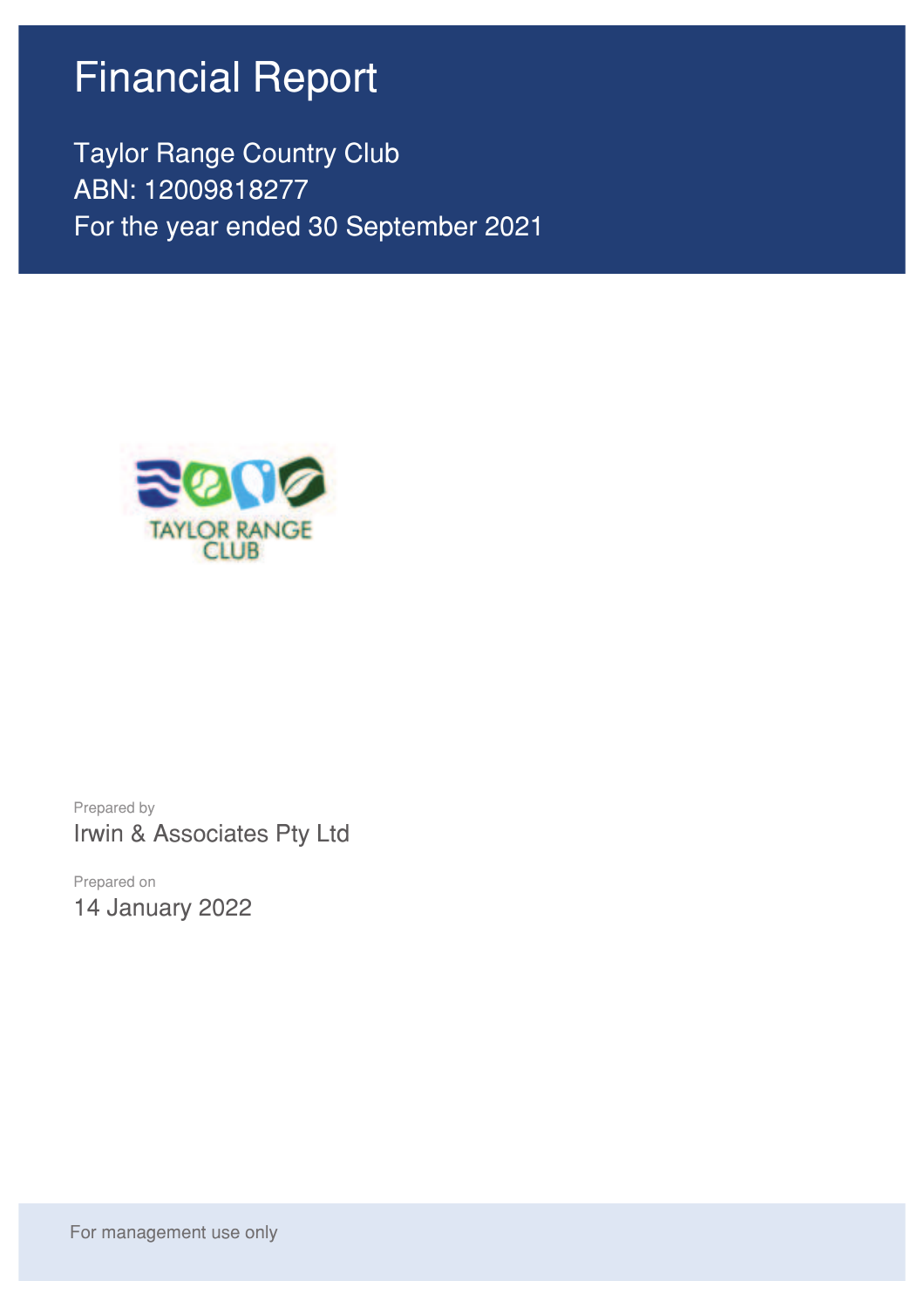## **Contents**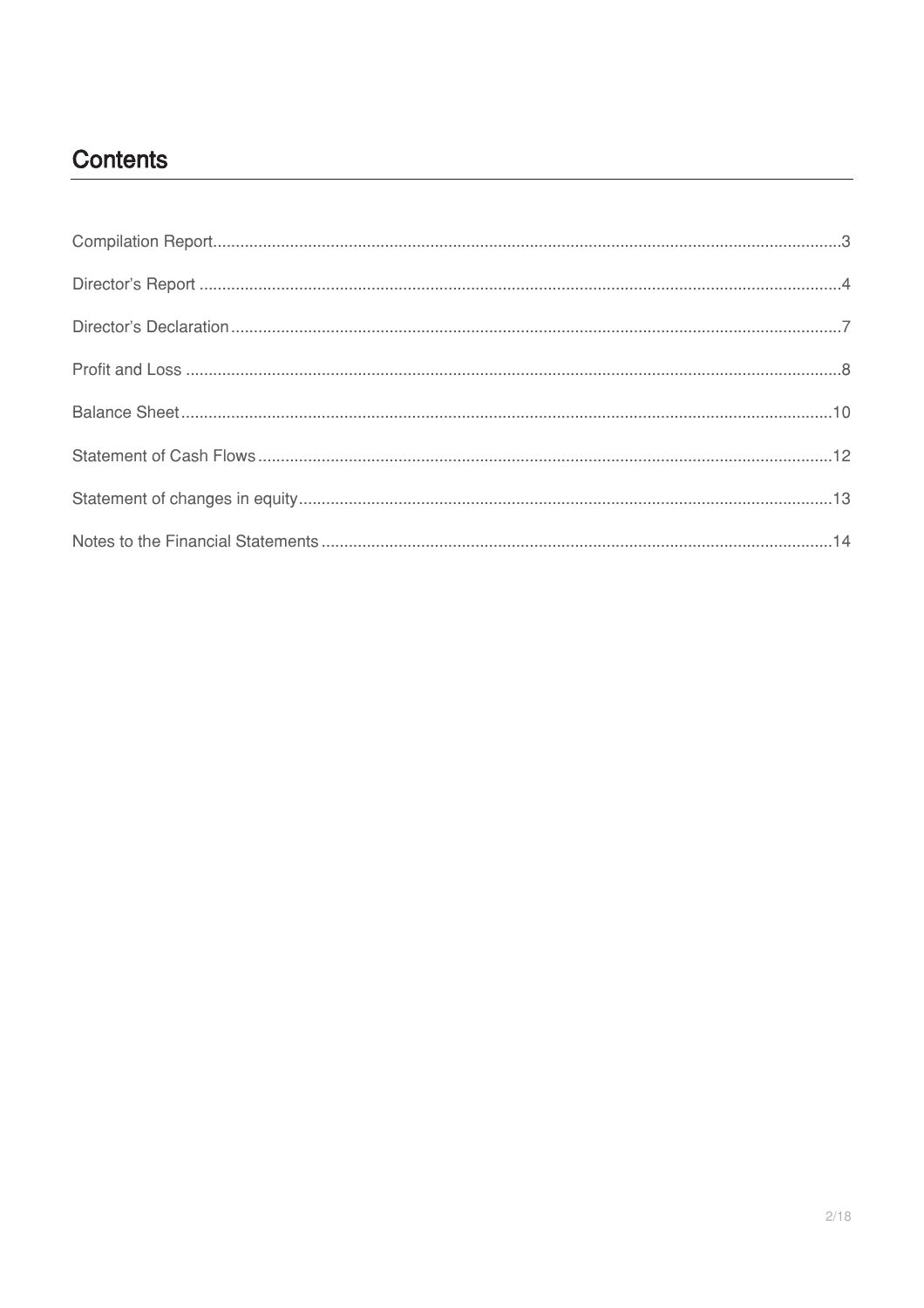## **Compilation Report**

## **Taylor Range Country Club** For the year ended 30 September 2021

### **Compilation Report to Taylor Range Country Club**

We have compiled the accompanying special purpose financial statements of Taylor Range Country Club, which comprise the Balance Sheet as at 30 September 2021, the profit and loss statement for the year then ended, a summary of significant accounting policies and other explanatory notes. The specific purpose for which the special purpose financial statements have been prepared is to provide information relating to the performance and financial position of the company that satisfies the information needs of the directors.

### **The Responsibility of the Director**

The directors are solely responsible for the information contained in the special purpose financial statements, the reliability, accuracy and completeness of the information and for the determination that the basis of accounting policies used are appropriate to meet their needs and for the purpose that financial statements were prepared.

### **Our Responsibility**

On the basis of information provided by the directors, we have compiled the accompanying special purpose financial statements in accordance with the basis of accounting as described in Note 1 to the financial statements and APES 315 Compilation of Financial Information.

We have applied our expertise in accounting and financial reporting to compile these financial statements in accordance with the basis of accounting described in Note 1 to the financial statements. We have complied with the relevant ethical requirements of APES 110 Code of Ethics for Professional Accountants.

### **Assurance Disclaimer**

Since a compilation engagement is not an assurance engagement, we are not required to verify the reliability, accuracy or completeness of the information provided to us by management to compile these financial statements. Accordingly, we do not express an audit opinion or a review conclusion on these financial statements.

The special purpose financial statements were compiled exclusively for the benefit of the directors who are responsible for the reliability, accuracy and completeness of the information used to compile them. We do not accept responsibility for the contents of the special purpose financial statements.

Signed: **\_\_\_\_\_\_\_\_\_\_\_\_\_\_\_\_\_\_\_\_\_\_\_\_\_\_\_\_\_\_\_\_\_\_\_\_\_\_\_\_\_\_\_\_\_\_\_** Dated: **\_\_\_\_\_\_\_\_\_\_\_\_\_\_\_\_\_** 14/01/2022

Mark Irwin Irwin & Associates Pty Ltd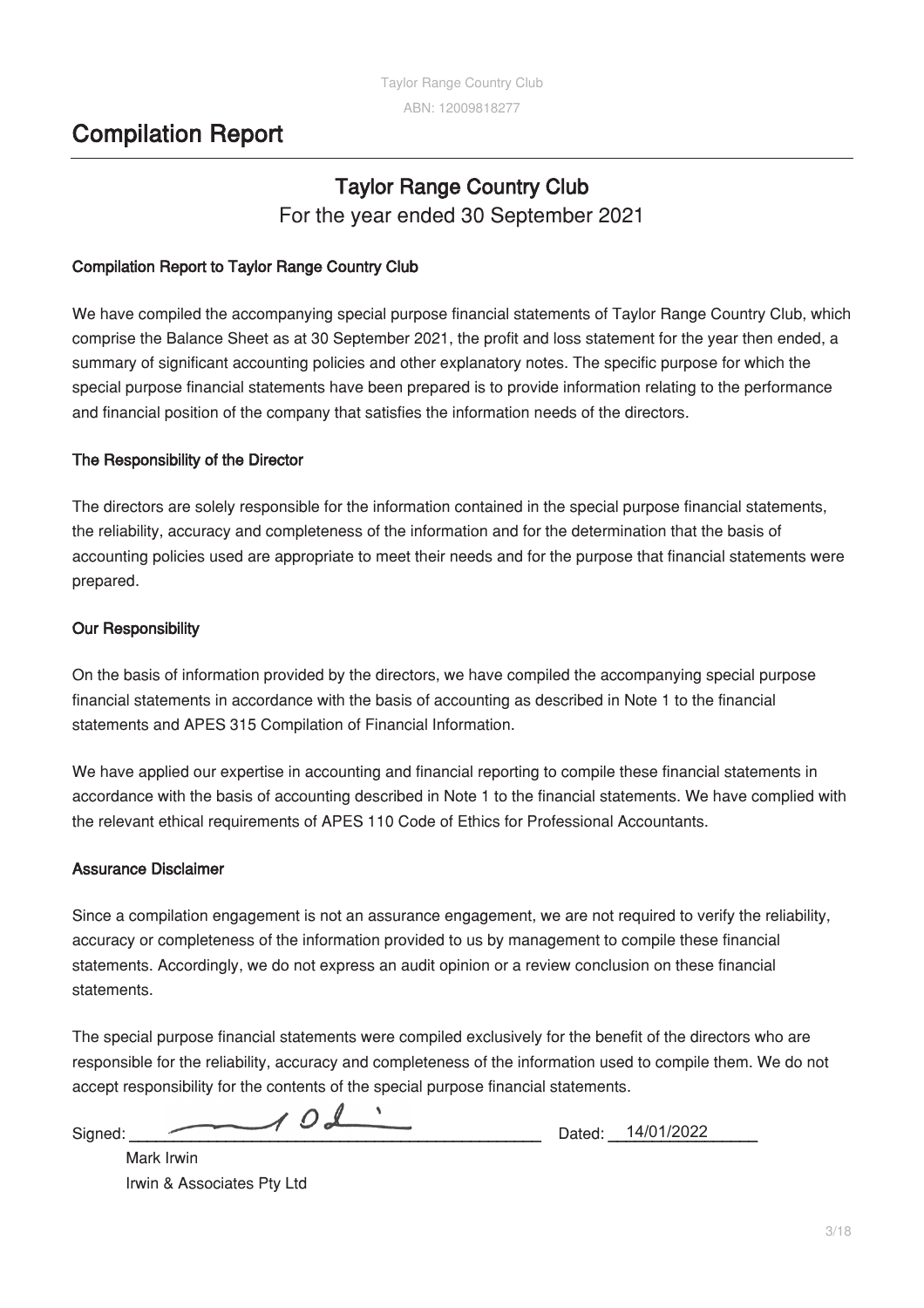## **Director's Report**

The Directors present their report, together with the financial statements, on the company for the year ended 30 September 2021

### **Directors**

The following persons were directors of the company during the whole of the financial year and up to the date of this report, unless otherwise stated:

| <b>Name</b>             | <b>Shares Held</b> | Special<br>Responsibility |
|-------------------------|--------------------|---------------------------|
| John Harvey             |                    | Chairman                  |
| Sharon Webb             |                    | Secretary                 |
| Alistair Camm           |                    | Director                  |
| <b>Michael Sester</b>   |                    | Treasurer                 |
| Cathryn Lloyd           |                    | <b>Director</b>           |
| <b>Andrew McQuarrie</b> |                    | <b>Director</b>           |
| <b>Roger Desailly</b>   |                    | <b>Director</b>           |
| <b>Geoff James</b>      |                    | <b>Director</b>           |
| James Parsonage         |                    | <b>Director</b>           |
| <b>Lionel Poustie</b>   |                    | <b>Director</b>           |
| Leon Drewe              |                    | <b>Director</b>           |
| Ken Carmichael          |                    | <b>Director</b>           |
| Neil Kelson             |                    | <b>Director</b>           |
| Elizabeth Marsden       |                    | <b>Director</b>           |

### **Principal Activities**

The principal activities of the company for the financial year remained consisted of providing sporting and recreational facilities for members

### **Dividends**

Section 31 of the constitution prohibits any distribution to members.

### **Review of Operations**

Members are referred to the chairman's report circulated with the report.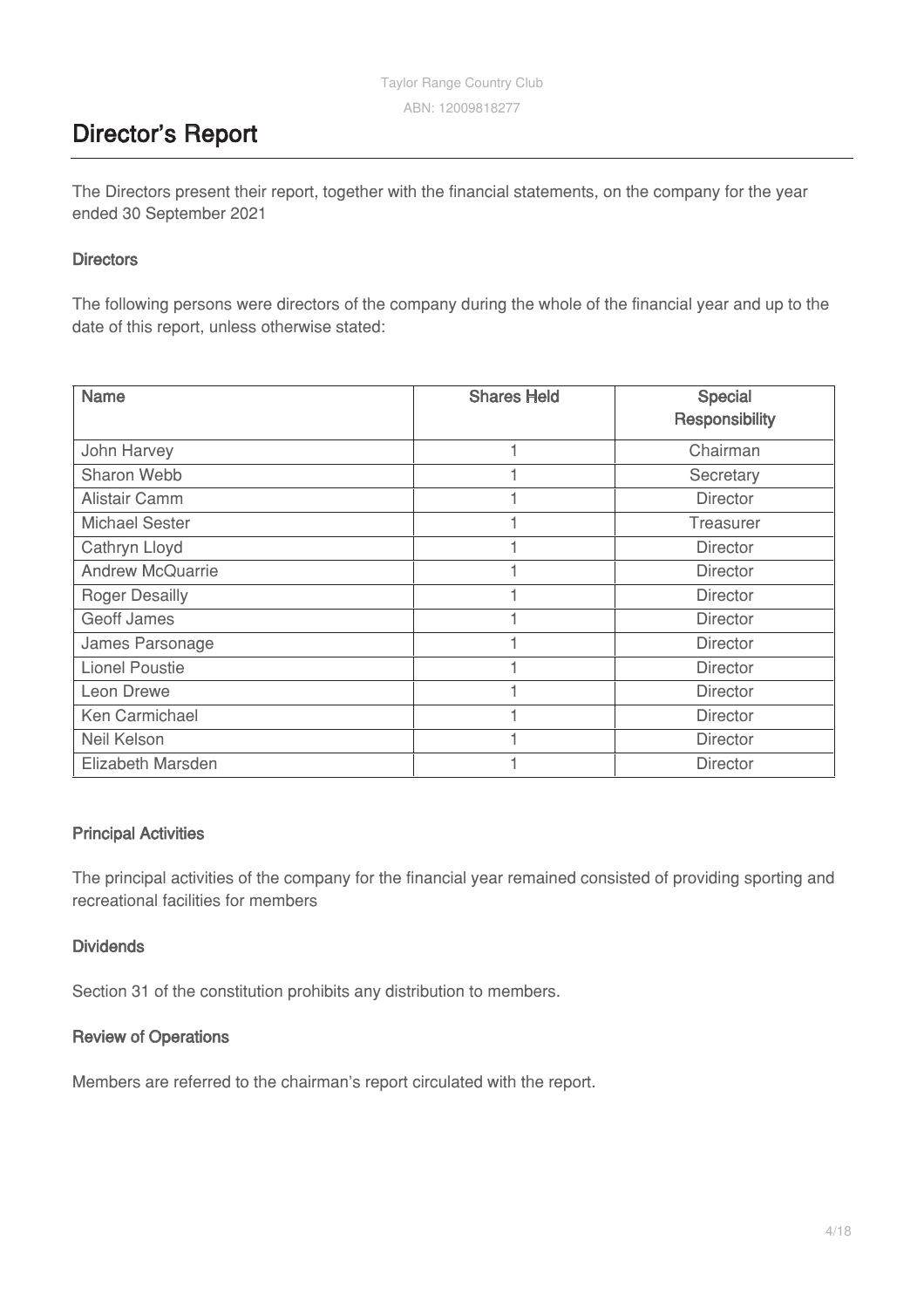### **Significant Changes in the State of Affairs**

There were no significant changes in the state of affairs of the company during financial year.

### **Matters Subsequent to the end of the Financial Year**

No matter or circumstance has arisen since 30<sup>th</sup> September 2021 that has significantly affected, or may significantly affect the company's operations, the results of those operations, or the company's state of affairs in future financial years.

### **Likely Developments and Expected Results of Operations**

Information on likely developments in the operations of the company and expected results of operations have not been included in this report because the directors believe it would be likely to result in unreasonable prejudice to the company.

### **Shares Under Option**

There were no unissued ordinary shares of the company under option outstanding at the date of this report.

### **Director's Meetings**

The number of directors' meetings held and number of meetings attended by each of directors of the company during financial year were:

| <b>Director</b>         | <b>Meetings Attended</b> | <b>Number of Meeting</b><br><b>Eligible to Attend</b> | $R =$ Resigned<br>$A =$ Appointed |
|-------------------------|--------------------------|-------------------------------------------------------|-----------------------------------|
| John Harvey             | 10                       | 10                                                    |                                   |
| Sharon Webb             | 10                       | 10                                                    |                                   |
| Alistair Camm           | 7                        | 10                                                    |                                   |
| <b>Michael Sester</b>   | 9                        | 10                                                    |                                   |
| Cathryn Lloyd           | 9                        | 10                                                    |                                   |
| <b>Andrew McQuarrie</b> | 7                        | 10                                                    |                                   |
| <b>Roger Desailly</b>   | $\overline{4}$           | 10                                                    |                                   |
| Geoff James             | 5                        | 5                                                     | $\mathsf{R}$                      |
| James Parsonage         | 8                        | 10                                                    |                                   |
| <b>Lionel Poustie</b>   | 5                        | 10                                                    |                                   |
| Leon Drewe              | 6                        | 10                                                    |                                   |
| Ken Carmichael          | $\overline{4}$           | 5                                                     | R                                 |
| Neil Kelson             | $\overline{c}$           | $\overline{c}$                                        | A                                 |
| Elizabeth Marsden       | $\overline{c}$           | $\overline{c}$                                        | A                                 |

**Directors' Benefits**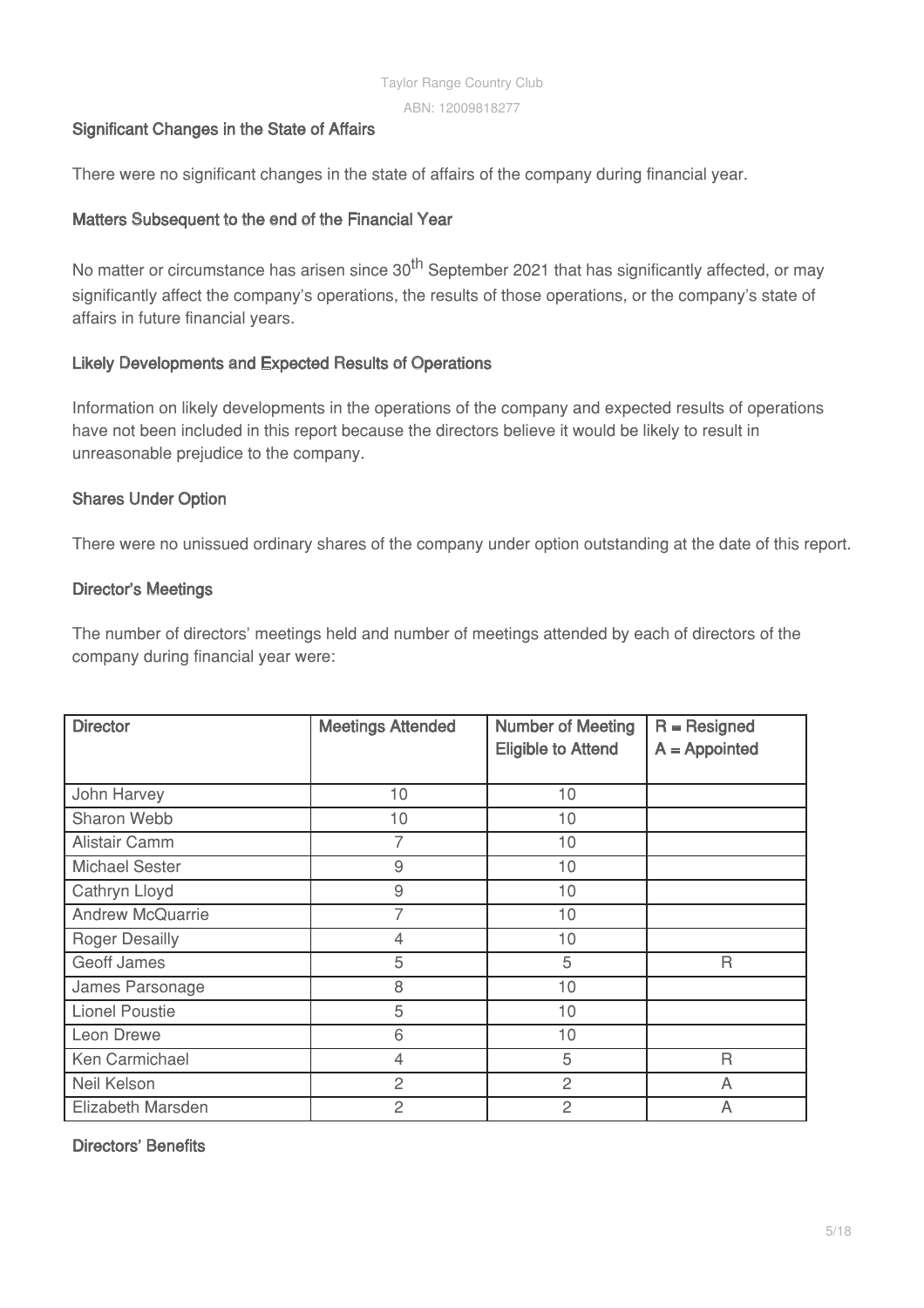#### Taylor Range Country Club

#### ABN: 12009818277

Since the end of the previous financial year, no director of the company has received or become entitled to receive a benefit (other than a benefit included in the aggregate amount off emoluments received or due and receivable by directors shown in accounts or fixed salary full time employee of the company made by the company or related corporation) with the director or with the firm of which they are member, or with the company in which they have a substantial financial interest.

### **Indemnity or Insurance of Officers**

The company has indemnified Directors and executives of the company for costs incurred, in their capacity as a director or executive, for which they may be held personally liable, except where there is a lack of good faith.

Have

Dated at Brisbane on the 14th day of January 2022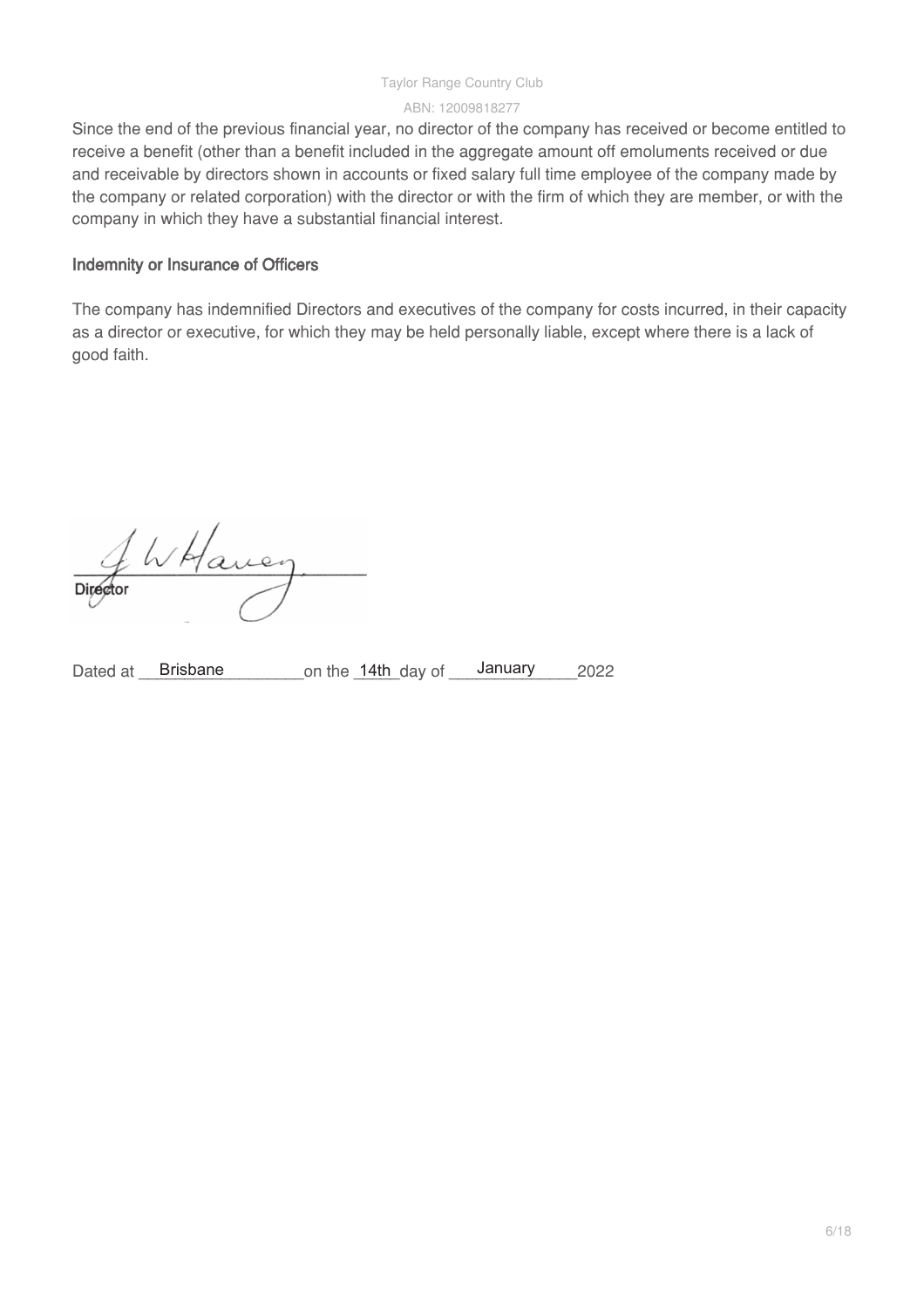## **Director's Declaration**

## **Taylor Range Country Club** For the year ended 30 September 2021

The directors have determined that the company is not a reporting entity and that this special purpose financial report should be prepared in accordance with the accounting policies prescribed in Note 1 to the financial statements.

The directors of Taylor Range Country Club declares that:

- The financial statements and notes, present fairly the company's financial position as at 30 September 2021 and its performance for the year ended on that date in accordance with the accounting policies described in Note 1 to the financial statements; and
- In the director's opinion there are reasonable grounds to believe that the company will be able to pay its debts as and when they become due and payable.

Signed: Tar  $\frac{4}{\sqrt{2}}$  by  $\frac{1}{\sqrt{2}}$ 

Dated: **\_\_**14/01/2022 **\_\_\_\_\_\_\_\_\_\_\_\_\_\_\_**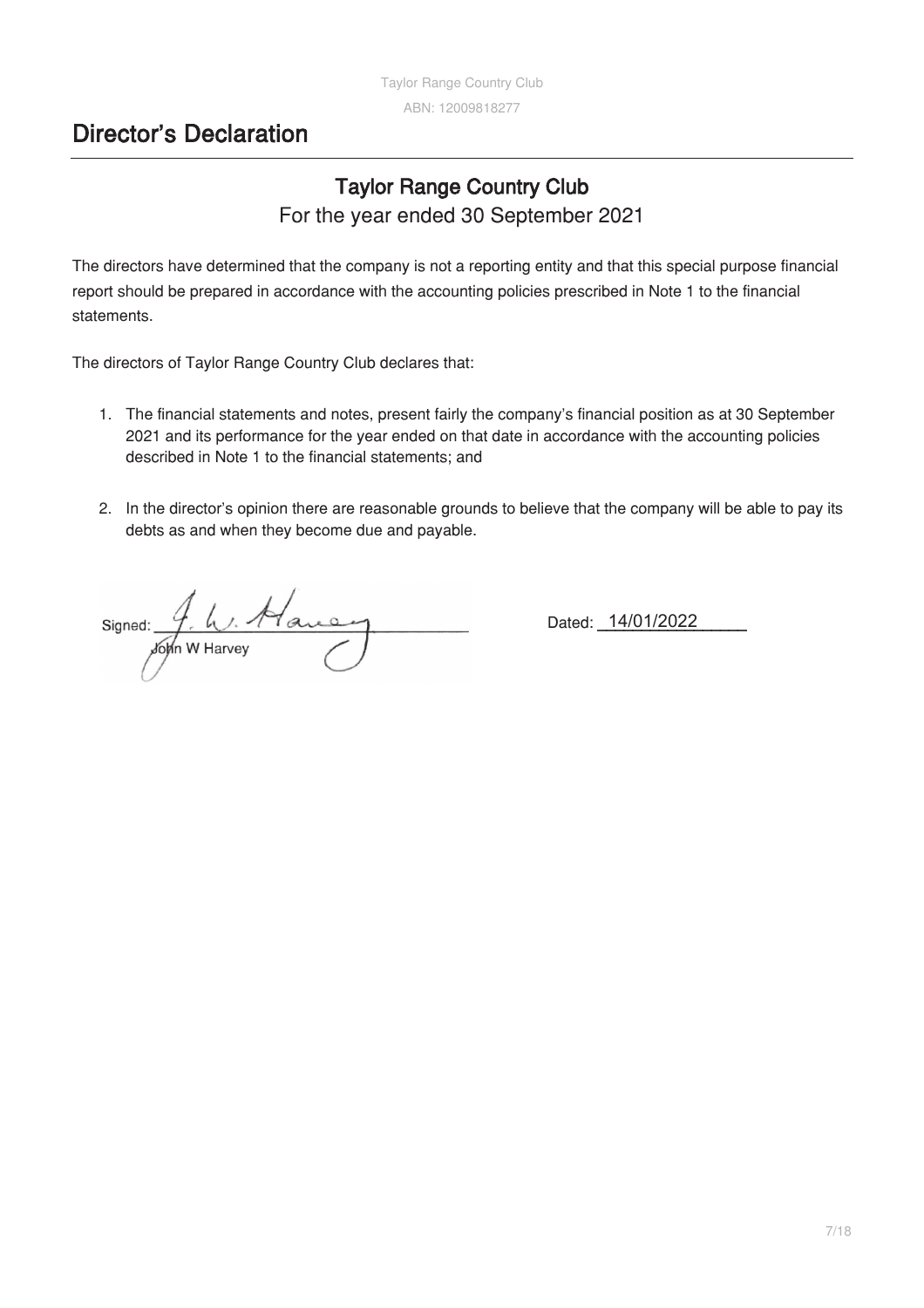## **Profit and Loss**

October 2020 - September 2021

|                                    | <b>NOTES</b>          | <b>Total</b>               |
|------------------------------------|-----------------------|----------------------------|
|                                    | Oct. 2020 - Sep. 2021 | Oct. 2019 - Sep. 2020 (PY) |
| <b>INCOME</b>                      |                       |                            |
| <b>Cottage Rent</b>                | 5,720.00              | 5,830.00                   |
| <b>Grants Received</b>             | 10,000.00             |                            |
| <b>Kiosk Sales</b>                 | 28,018.33             | 25,153.60                  |
| Members Subs 18-19                 |                       | 1,505.23                   |
| Members Subs 19-20                 | 753.61                | 405,210.31                 |
| Members Subs 20-21                 | 382,554.84            | 0.00                       |
| Room                               | 17,013.79             | 9,323.74                   |
| Share Sales - TRCC                 | 3,600.00              | 2,227.25                   |
| <b>Shares Surrended</b>            |                       | 6,600.00                   |
| Short Term Membership              | 4,127.26              | 4,386.34                   |
| Squash Income                      | 38,324.00             | 45,050.47                  |
| <b>Stock</b>                       | 8,617.26              | 6,895.43                   |
| Swimming                           | 13,769.89             | 14,227.32                  |
| Tennis                             | 11,029.10             | 8,030.22                   |
| <b>Visitors</b>                    | 12,947.33             | 9,062.40                   |
| <b>Total Income</b>                | 536,475.41            | 543,502.31                 |
| <b>GROSS PROFIT</b>                | 536,475.41            | 543,502.31                 |
| <b>OTHER INCOME</b>                |                       |                            |
| Cash Flow Boost Payment            | 4,816.50              | 33,644.00                  |
| <b>Interest Received</b>           | 85.07                 | 42.33                      |
| Jobkeeper                          | 64,050.00             | 115,500.00                 |
| <b>Total Other Income</b>          | 68,951.57             | 149,186.33                 |
| <b>EXPENSES</b>                    |                       |                            |
| <b>Accounting Software</b>         | 866.42                |                            |
| <b>Advertising &amp; Promotion</b> | 6,280.96              | 4,273.19                   |
| <b>Audit Fee</b>                   | 4,489.09              | 4,350.00                   |
| <b>Bank Charges</b>                | 3,682.45              | 2,827.54                   |
| <b>Bank Loan Admin</b>             |                       | 125.00                     |
| <b>Bank Loan Interest</b>          | 212.53                | 1,954.80                   |
| Clothing                           |                       | 90.00                      |
| <b>Computer Processing</b>         |                       | 1,639.02                   |
| Desktop Apps and Cloud Storage     | 137.50                |                            |
| Electricity                        | 23,552.27             | 22,202.61                  |
| Gas                                | 14,950.56             | 11,483.28                  |
| Grounds & Building Maintenance     | 25,329.14             | 36,156.38                  |
| Insurance                          | 28,118.70             | 27,848.65                  |
| Kiosk Stock                        | 18,744.12             | 14,793.23                  |
| <b>Membership Systems</b>          | 412.66                |                            |
| Miscellaneous                      | 2,187.81              | 2,202.43                   |
| Other Expenses                     | 1,350.64              | 1,350.00                   |
| Petty Cash & Postages              | 671.04                | 1,023.27                   |
| Pool Expenses                      | 24,104.80             | 15,036.52                  |
|                                    |                       |                            |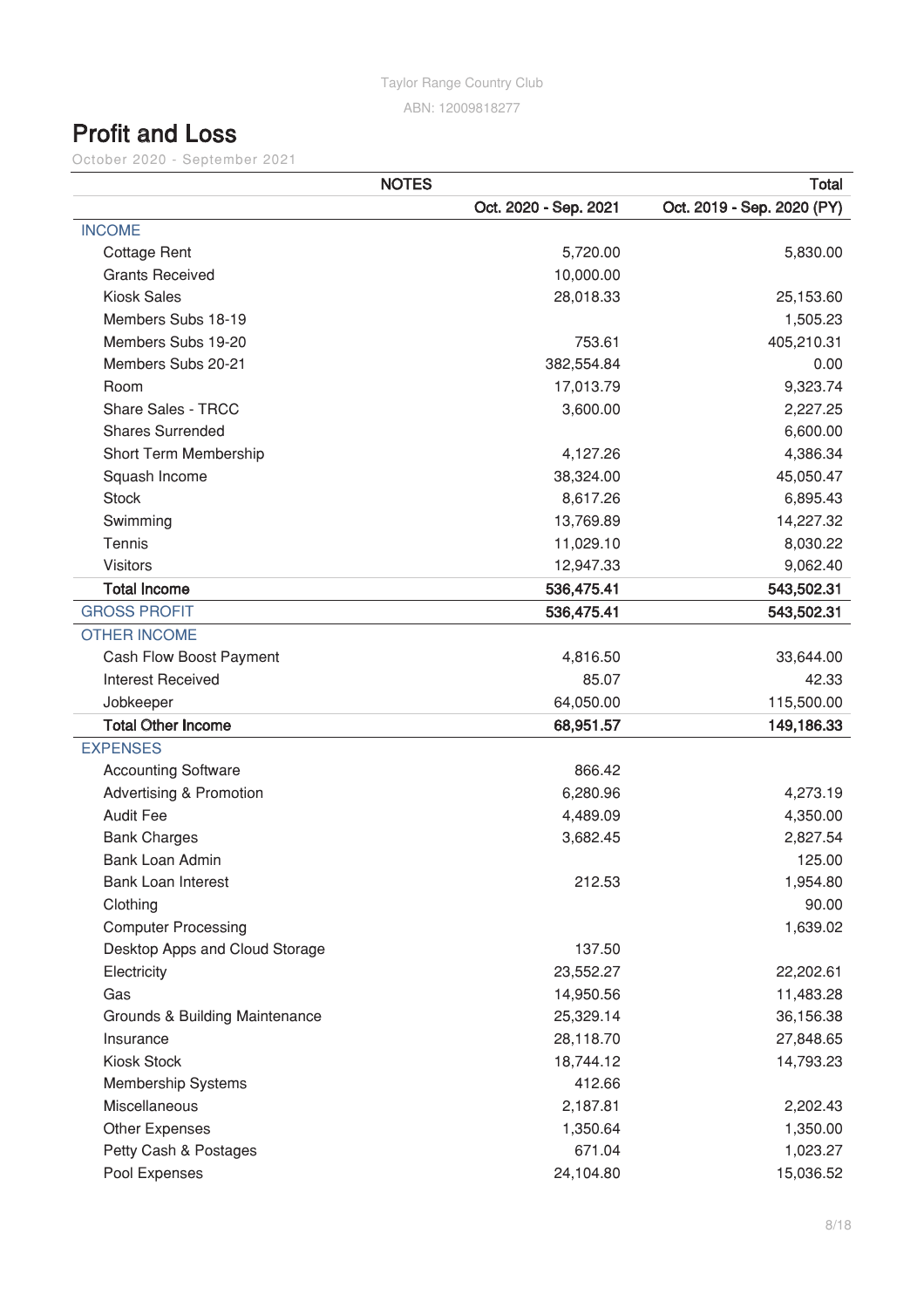**NOTES Total**

|                                  | Oct. 2020 - Sep. 2021 | Oct. 2019 - Sep. 2020 (PY) |
|----------------------------------|-----------------------|----------------------------|
| <b>Printing &amp; Stationery</b> | 3,421.31              | 962.81                     |
| <b>Protective Clothing</b>       | 317.40                |                            |
| Provision employee benefits      | 8,445.63              | 7,650.09                   |
| Rates                            | 6,004.90              | 28,758.41                  |
| Salary & Wages                   | 220,818.78            | 273,503.87                 |
| Seminars & Courses               | 986.91                | 469.91                     |
| Squash Expenses                  | 1,501.70              |                            |
| <b>Stock Purchases</b>           | 5,618.57              | 4,093.56                   |
| Superannuation                   | 19,604.07             | 23,466.16                  |
| Telephone & Internet             | 1,797.16              | 3,377.26                   |
| <b>Water Charges</b>             | 14,894.57             |                            |
| <b>Website and Domain</b>        | 840.00                |                            |
| <b>Workers Compensation</b>      | 3,034.51              | 3,681.07                   |
| <b>Total Expenses</b>            | 442,376.20            | 493,319.06                 |
| <b>OTHER EXPENSES</b>            |                       |                            |
| <b>Depreciation Expenses</b>     | 60,214.30             | 60,397.53                  |
| <b>Total Other Expenses</b>      | 60,214.30             | 60,397.53                  |
| <b>NET EARNINGS</b>              | A\$102,836.48         | A\$138,972.05              |

## **NOTE**

This statement is to be read in conjunction with the Notes to the Financial Statements and the accompanying Compilation Report.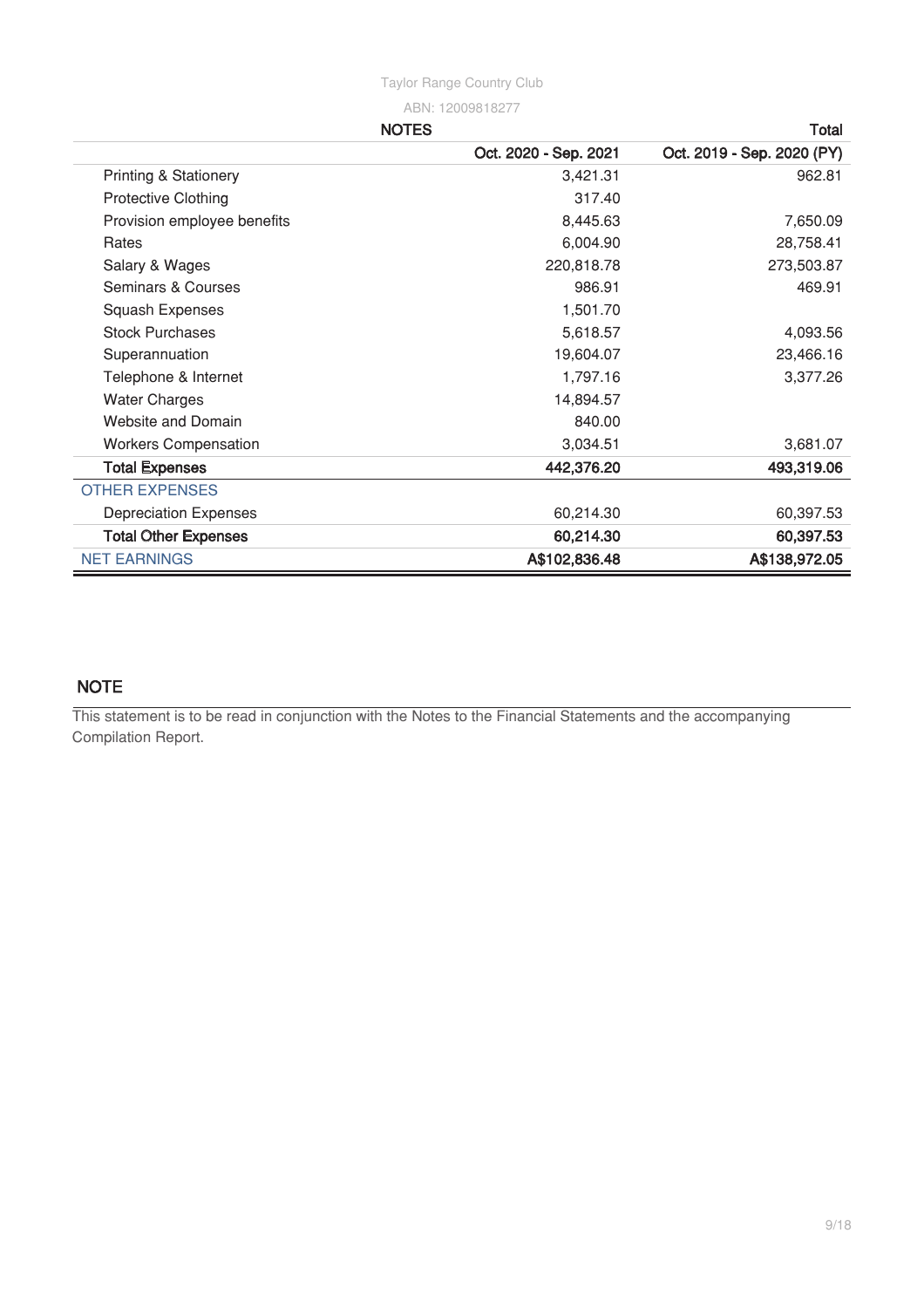## **Balance Sheet**

As of September 30, 2021

|                                    | <b>NOTES</b>   |                     | <b>Total</b>             |
|------------------------------------|----------------|---------------------|--------------------------|
|                                    |                | As of Sep. 30, 2021 | As of Sep. 30, 2020 (PY) |
| <b>ASSETS</b>                      |                |                     |                          |
| <b>Current Assets</b>              |                |                     |                          |
| <b>Bank Accounts</b>               |                |                     |                          |
| <b>ANZ Current</b>                 |                | 7,434.22            | 74,619.52                |
| <b>CBA Operating Account</b>       |                | 86,678.39           |                          |
| <b>CBA Sinking Fund</b>            |                | 122,694.50          |                          |
| <b>Online Saver Account</b>        |                | 65,231.77           | 6,185.06                 |
| Petty Cash                         |                | 211.80              |                          |
| <b>TRCC Holding Account</b>        |                | 0.00                | 11,386.51                |
| <b>Wages Account</b>               |                | 0.00                | 5,969.23                 |
| <b>Total Bank Accounts</b>         |                | 282,250.68          | 98,160.32                |
| <b>Other Current Assets</b>        |                |                     |                          |
| <b>Prepaid Expenses</b>            |                | 23,151.19           | 24,032.12                |
| Stock on Hand                      |                | 7,000.00            | 6,750.00                 |
| <b>Total Other Current Assets</b>  |                | 30,151.19           | 30,782.12                |
| <b>Total Current Assets</b>        |                | 312,401.87          | 128,942.44               |
| <b>Fixed Assets</b>                |                |                     |                          |
| Building at 1989 Valuation         | $\overline{2}$ | 0.00                | 0.00                     |
| Improvements                       | 3              | 552,064.76          | 607,081.93               |
| Land at 1989 Valuation             |                | 250,000.00          | 250,000.00               |
| Prop., Plant & Equipment           | 4              | 54,279.82           | 18,287.65                |
| <b>Total Fixed Assets</b>          |                | 856,344.58          | 875,369.58               |
| <b>TOTAL ASSETS</b>                |                | A\$1,168,746.45     | A\$1,004,312.02          |
| <b>LIABILITIES AND EQUITY</b>      |                |                     |                          |
| <b>Liabilities</b>                 |                |                     |                          |
| <b>Current Liabilities</b>         |                |                     |                          |
| <b>Accounts Payable</b>            |                |                     |                          |
| <b>Accounts Payable</b>            |                | 4,509.31            | 0.00                     |
| <b>Total Accounts Payable</b>      |                | 4,509.31            | 0.00                     |
| <b>Credit Cards</b>                |                |                     |                          |
| Loan Account                       |                | 477.37              | 28,077.74                |
| <b>Total Credit Cards</b>          |                | 477.37              | 28,077.74                |
| <b>Current Liabilities</b>         |                |                     |                          |
| <b>ATO Clearing Account</b>        |                | 1,449.49            | 0.00                     |
| <b>GST Liabilities Payable</b>     |                | 4,669.22            | 5,004.85                 |
| PAYG Withholdings Payable          |                | 2,224.00            | 4,010.00                 |
| Subs in Advance                    |                | 111,723.81          | 54,043.64                |
| Superannuation Payable             |                | 0.00                | $-0.02$                  |
| <b>Total Current Liabilities</b>   |                | 120,066.52          | 63,058.47                |
| <b>Total Current Liabilities</b>   |                | 125,053.20          | 91,136.21                |
| <b>Long-Term Liabilities</b>       |                |                     |                          |
| Provision - Employee Benefits      |                | 74,052.75           | 65,607.12                |
| <b>Total Long-Term Liabilities</b> |                | 74,052.75           | 65,607.12                |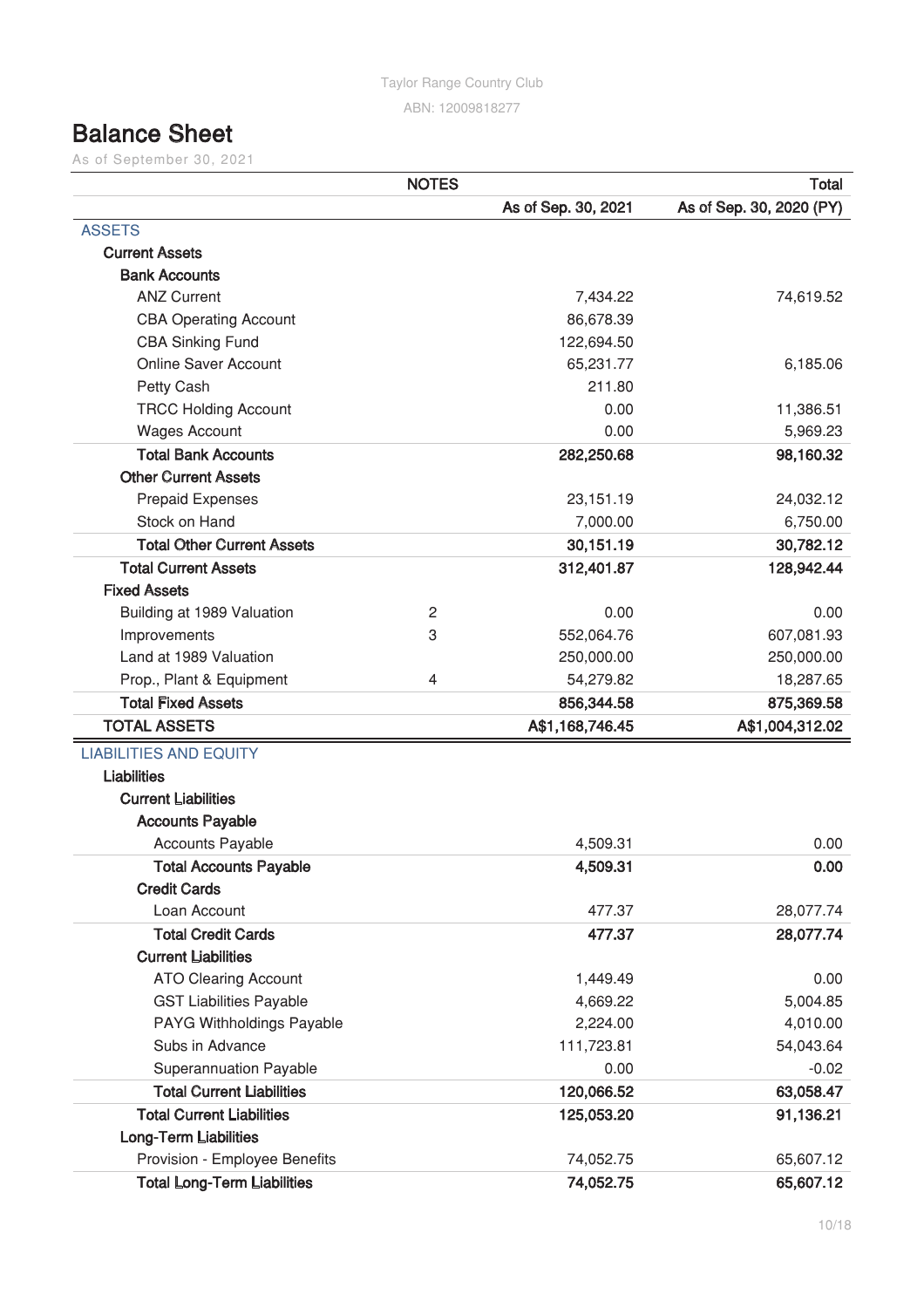#### **NOTES Total**

|                                     | As of Sep. 30, 2021 | As of Sep. 30, 2020 (PY) |
|-------------------------------------|---------------------|--------------------------|
| <b>Total Liabilities</b>            | 199,105.95          | 156,743.33               |
| <b>Equity</b>                       |                     |                          |
| <b>Asset Revaluation Reserve</b>    | 210,000.00          | 210,000.00               |
| <b>Retained Earnings</b>            | 546,604.02          | 395,796.64               |
| <b>Share Capital</b>                | 110,200.00          | 102,800.00               |
| Net Income                          | 102,836.48          | 138,972.05               |
| <b>Total Equity</b>                 | 969,640.50          | 847,568.69               |
| <b>TOTAL LIABILITIES AND EQUITY</b> | A\$1,168,746.45     | A\$1,004,312.02          |

## **NOTE**

This statement is to be read in conjunction with the Notes to the Financial Statements and the accompanying Compilation Report.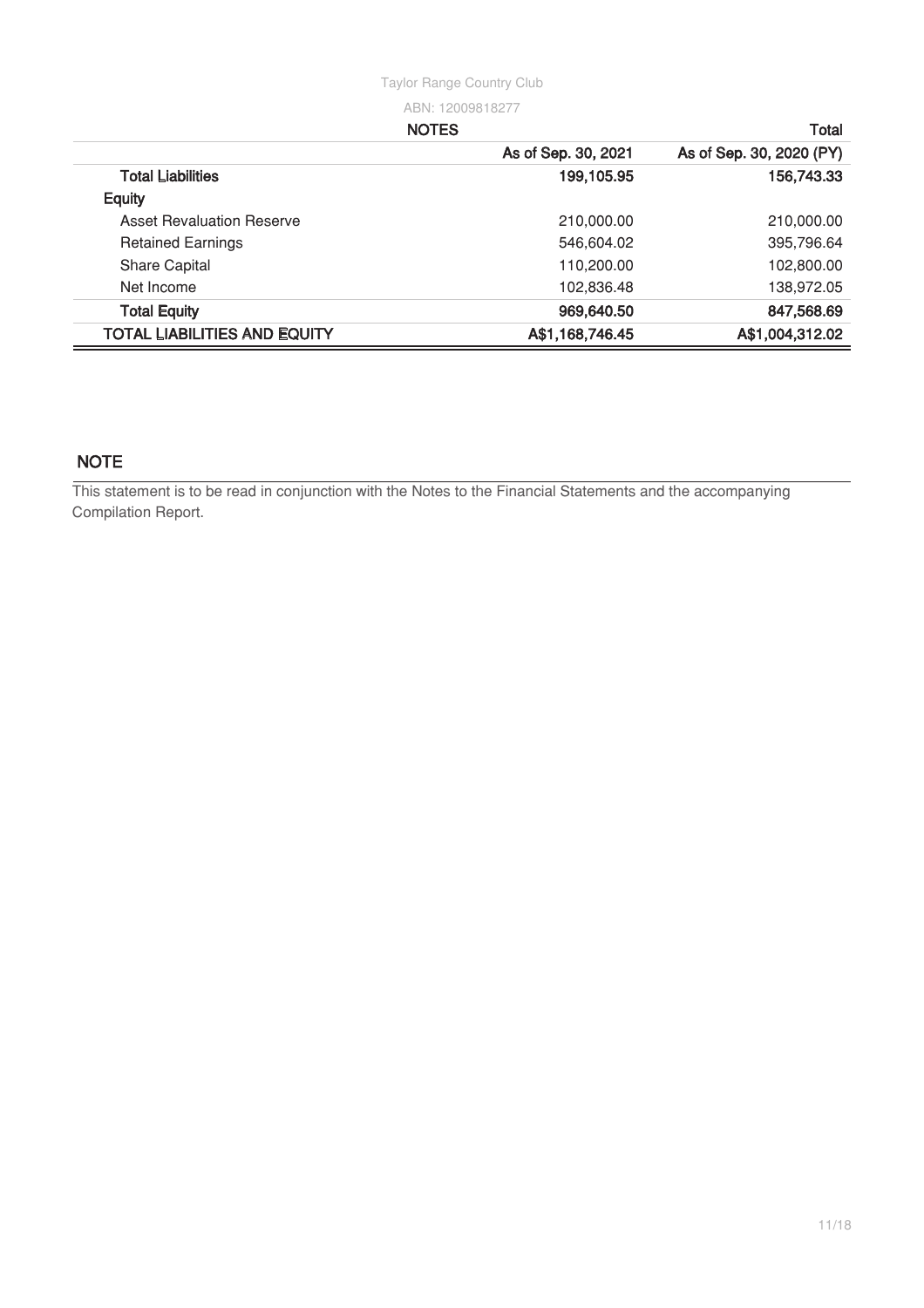Taylor Range Country Club

ABN: 12009818277

## **Statement of Cash Flows**

October 2020 - September 2021

|                                                         | <b>NOTES</b> | Total         |
|---------------------------------------------------------|--------------|---------------|
| <b>CASH FLOWS FROM OPERATING ACTIVITIES</b>             |              |               |
| Profit for the year                                     |              | 92,836.48     |
| Adjustments for non-cash income and expenses:           |              |               |
| <b>Prepaid Expenses</b>                                 |              | 880.93        |
| Stock on Hand                                           |              | $-250.00$     |
| Improvements: Improvements accumulated depn             |              | 55,017.17     |
| Prop., Plant & Equipment: Prop., Plant & Equipment-depn |              | 5,197.13      |
| <b>Accounts Payable</b>                                 |              | 4,509.31      |
| Loan Account                                            |              | $-27,600.37$  |
| <b>ATO Clearing Account</b>                             |              | 1,449.49      |
| <b>GST Liabilities Payable</b>                          |              | $-335.63$     |
| PAYG Withholdings Payable                               |              | $-1,786.00$   |
| Subs in Advance                                         |              | 57,680.17     |
| <b>Superannuation Payable</b>                           |              | 0.02          |
| <b>Grants Received</b>                                  |              | 10,000.00     |
| Total Adjustments for non-cash income and expenses:     |              | 104,762.22    |
| Net cash from operating activities                      |              | 197,598.70    |
| <b>CASH FLOWS FROM INVESTING ACTIVITIES</b>             |              |               |
| Prop., Plant & Equipment                                |              | $-41,189.30$  |
| Net cash used in investing activities                   |              | $-41,189.30$  |
| <b>CASH FLOWS FROM FINANCING ACTIVITIES</b>             |              |               |
| Provision - Employee Benefits                           |              | 8,445.63      |
| <b>Retained Earnings</b>                                |              | 11,835.33     |
| <b>Share Capital</b>                                    |              | 7,400.00      |
| Net cash used in financing activities                   |              | 27,680.96     |
| NET INCREASE (DECREASE) IN CASH AND CASH EQUIVALENTS    |              | 184,090.36    |
| Cash and cash equivalents at beginning of year          |              | 98,160.32     |
| CASH AND CASH EQUIVALENTS AT END OF YEAR                |              | A\$282,250.68 |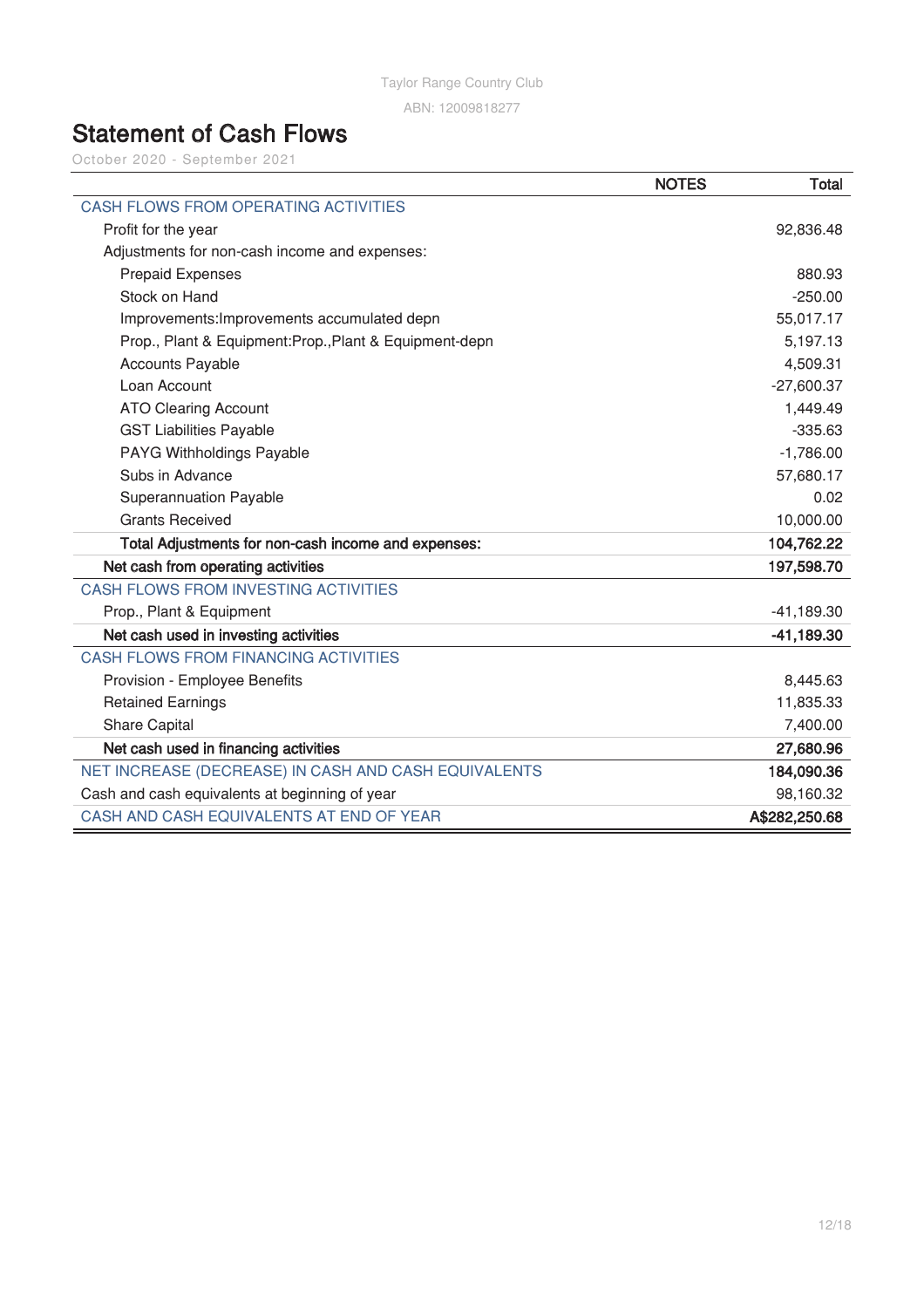## **Statement of changes in equity**

As of September 30, 2021

|                                  | <b>NOTES</b>        | Total                    |
|----------------------------------|---------------------|--------------------------|
|                                  | As of Sep. 30, 2021 | As of Sep. 30, 2020 (PY) |
| <b>Asset Revaluation Reserve</b> | 210,000.00          | 210,000.00               |
| <b>Retained Earnings</b>         | 546,604.02          | 395,796.64               |
| <b>Share Capital</b>             | 110,200.00          | 102,800.00               |
| <b>Total Equity</b>              | 866,804.02          | 708,596.64               |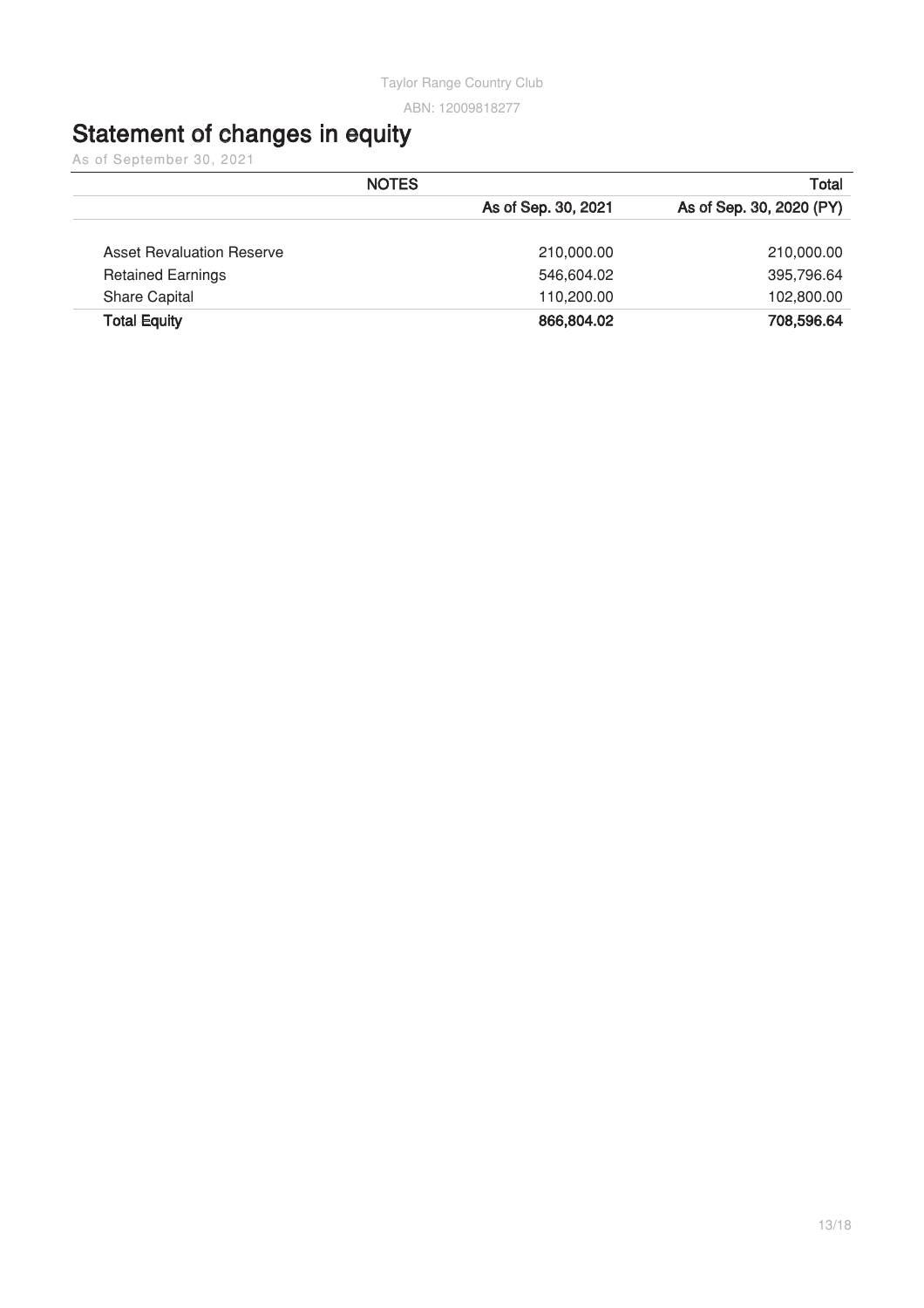## **Notes to the Financial Statements**

## **Taylor Range Country Club** For the year ended 30 September 2021

## **Note 1 - Statement of Significant Accounting Policies**

The directors have prepared the financial statements on the basis that the company is a non-reporting entity because there are no users dependent on general purpose financial statements. The financial statements are therefore special purpose financial statements that have been prepared in order to meet the requirements of the company, the information needs of the stakeholders and for the basis of preparation of the income tax return.

The financial statements have been prepared in accordance with the significant accounting policies disclosed below, which the director has determined are appropriate to meet the purposes of preparation. Such accounting policies are consistent with the previous period unless stated otherwise.

The financial statements have been prepared on an accrual basis and are based on historical costs unless otherwise stated in the notes. The accounting policies that have been adopted in the preparation of the statements are as follows:

## **Income Tax**

The activities of the club are such that, under current legislation, in the opinion of the directors, no liability for income tax is likely to arise.

## **Inventories**

Inventories are measured at the lower of cost and net realisable value. Costs are assigned on a first-in first-out basis and include direct materials, direct labour and an appropriate proportion of variable and fixed overhead expenses.

## **Finance Leases**

Leases of fixed assets, where substantially all the risks and benefits incidental to the ownership of the asset (but not the legal ownership) are transferred to the company, are classified as finance leases.

All other leases are classified as operating leases.

Finance leases are capitalised by recognising an asset and a liability at the lower of the amount equal to the fair value of the leased property or the present value of the minimum lease payments, including any guaranteed residual values. Lease payments are allocated between the reduction of the lease liability and the least interest expense for the period.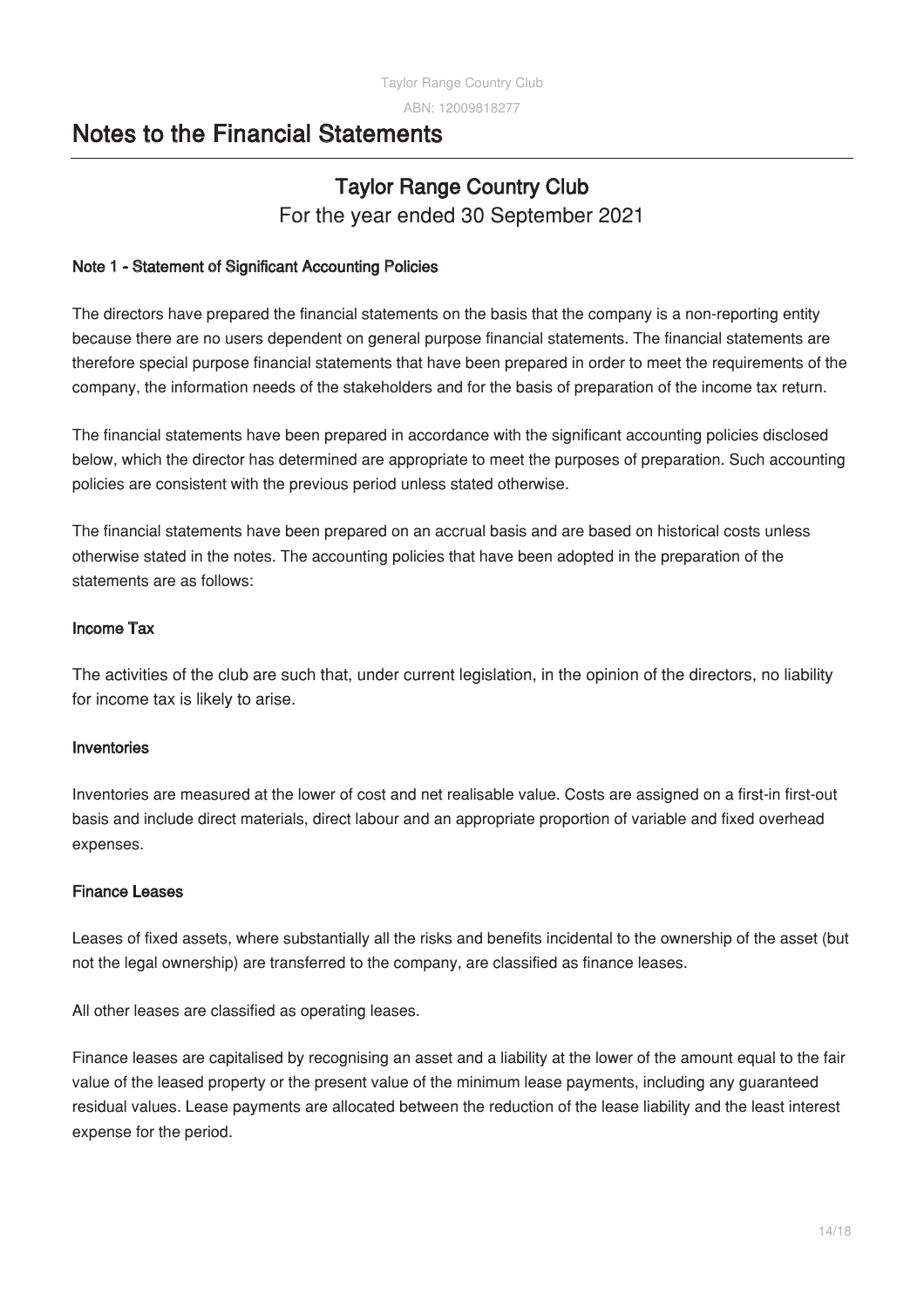Leased assets are depreciated on a straight-line basis over the shorter of their estimated useful lives or the lease term. Lease payments for operating leases, where substantially all the risks and benefits remain with the lessor, are recognised as expenses on a straight-line basis over the lease term.

#### **Property, Plant and Equipment**

Property, plant and equipment is initially recorded at the cost of acquisition or fair value less, if applicable, any accumulated depreciation and impairment losses. Plant and equipment that has been contributed at no cost, or for nominal cost, is valued and recognised at the fair value of the asset at the date it is acquired.

All assets, excluding freehold land and buildings, are depreciated over their useful lives to the company.

The carrying amount of plant and equipment is reviewed annually by directors to ensure that the carrying amount is not in excess of the recoverable amount from these assets. The recoverable amount is assessed on the basis of the expected net cash flows that will be received from the utilisation of the assets and the subsequent disposal. The expected net cash flows have been discounted to their present values in estimating recoverable amounts.

Freehold land and buildings are measured at their fair value, based on periodic, but at least triennial, valuations by independent external valuers, less subsequent depreciation for buildings.

Increases in the carrying amount of land and buildings arising on revaluation are credited in equity to a revaluation surplus. Decreases against previous increases of the same asset are charged against fair value reserves in equity. All other decreases are charged to profit or loss.

Any accumulated depreciation at the date of revaluation is offset against the gross carrying amount of the asset and the net amount is restated to the revalued amount of the asset.

### **Trade and Other Receivables**

Trade and other receivables include amounts due from customers for goods sold and services performed in the ordinary course of business. Receivables expected to be collected within 12 months of the end of the reporting period are classified as current assets. All other receivables are classified as non-current assets.

Trade and other receivables are recognised at the nominal transaction value without taking into account the time value of money.

#### **Intangibles**

Goodwill is recognised as the excess of the purchase price for a business acquired over the fair value of the net assets at the date of acquisition. Goodwill is assessed for impairment annually and is carried at cost less accumulated impairment losses.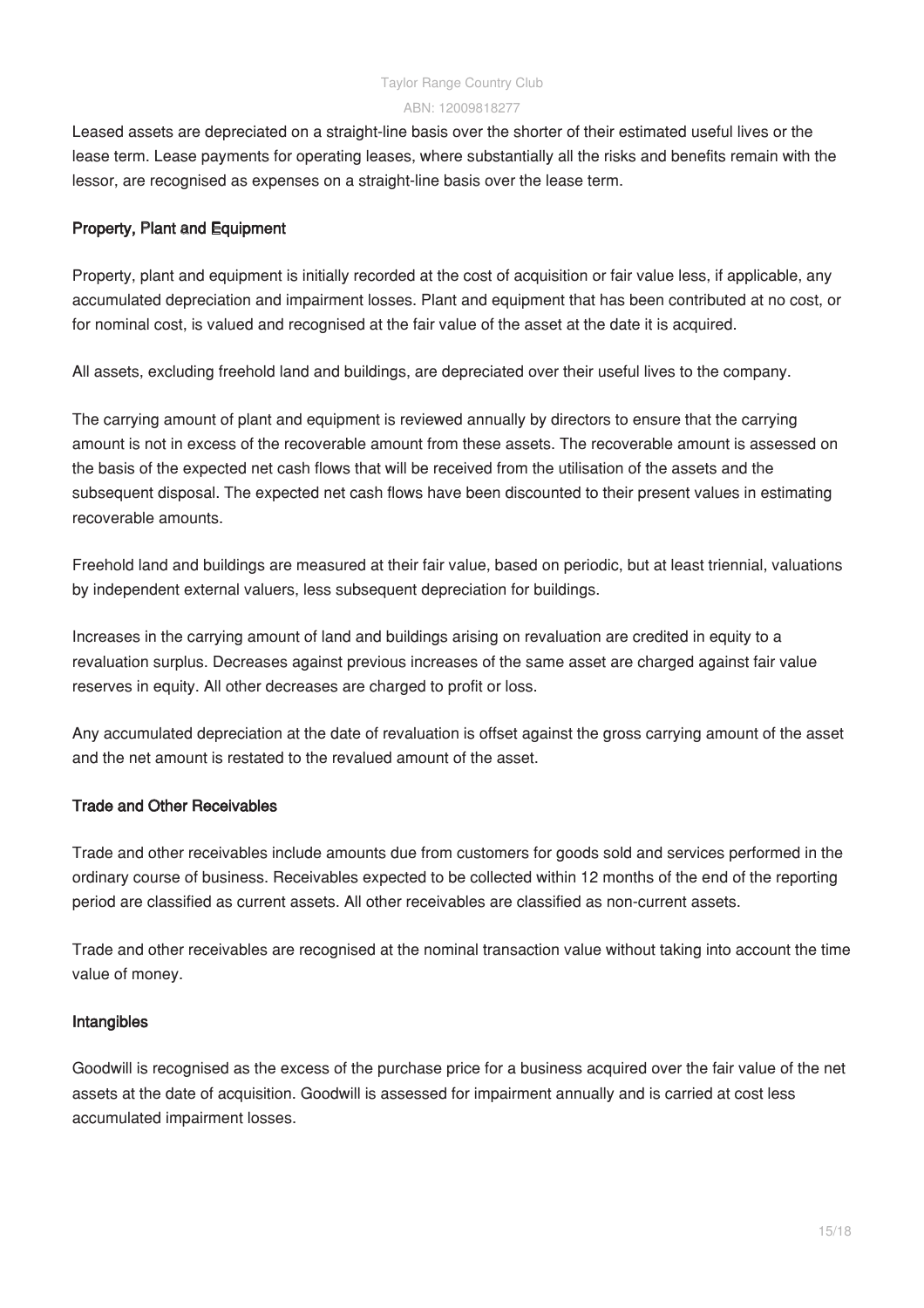Patents and trademarks are valued in the accounts at cost of acquisition and are amortised over the period in which their benefits are expected to be realised.

#### **Financial Assets**

Investments held are originally recognised at cost, which includes transaction costs. They are subsequently measured at fair value which is equivalent to their market bid price at the end of the reporting period. Movements in fair value are recognised through an equity reserve.

#### **Provisions**

Provisions are recognised when the entity has a legal or constructive obligation resulting from past events, for which it is probable that there will be an outflow of economic benefits and that outflow can be reliably measured.

Provisions are measured using the best estimate available of the amounts required to settle the obligation at the end of the reporting period.

#### **Cash and Cash Equivalent**s

Cash and cash equivalents include cash on hand, deposits held on call with banks, other short-term highly liquid investments with original maturities of three months or less, and bank overdrafts. Bank overdrafts are shown within borrowings in current liabilities on the balance sheet.

#### **Revenue and Other Income**

Revenue is measured at the fair value of the consideration received or receivable after taking into account any trade discounts and volume rebates allowed. For this purpose, deferred consideration is not discounted to present values when recognising income.

Interest revenue is recognised using the effective interest rate method, which, for floating rate financial assets, is the rate inherent in the instrument. Dividend revenue is recognised when the right to receive a dividend has been established.

Revenue recognised related to the provision of services is determined with reference to the stage of completion of the transaction at the reporting date and where outcome of the contract can be estimated reliably. Stage of completion is determined with reference to the services performed to date as a percentage of total anticipated services to be performed. Where the outcome cannot be estimated reliably, revenue is recognised only to the extent that related expenditure is recoverable.

All revenue is stated net of the amount of goods and services tax (GST).

### **Goods and Services Tax**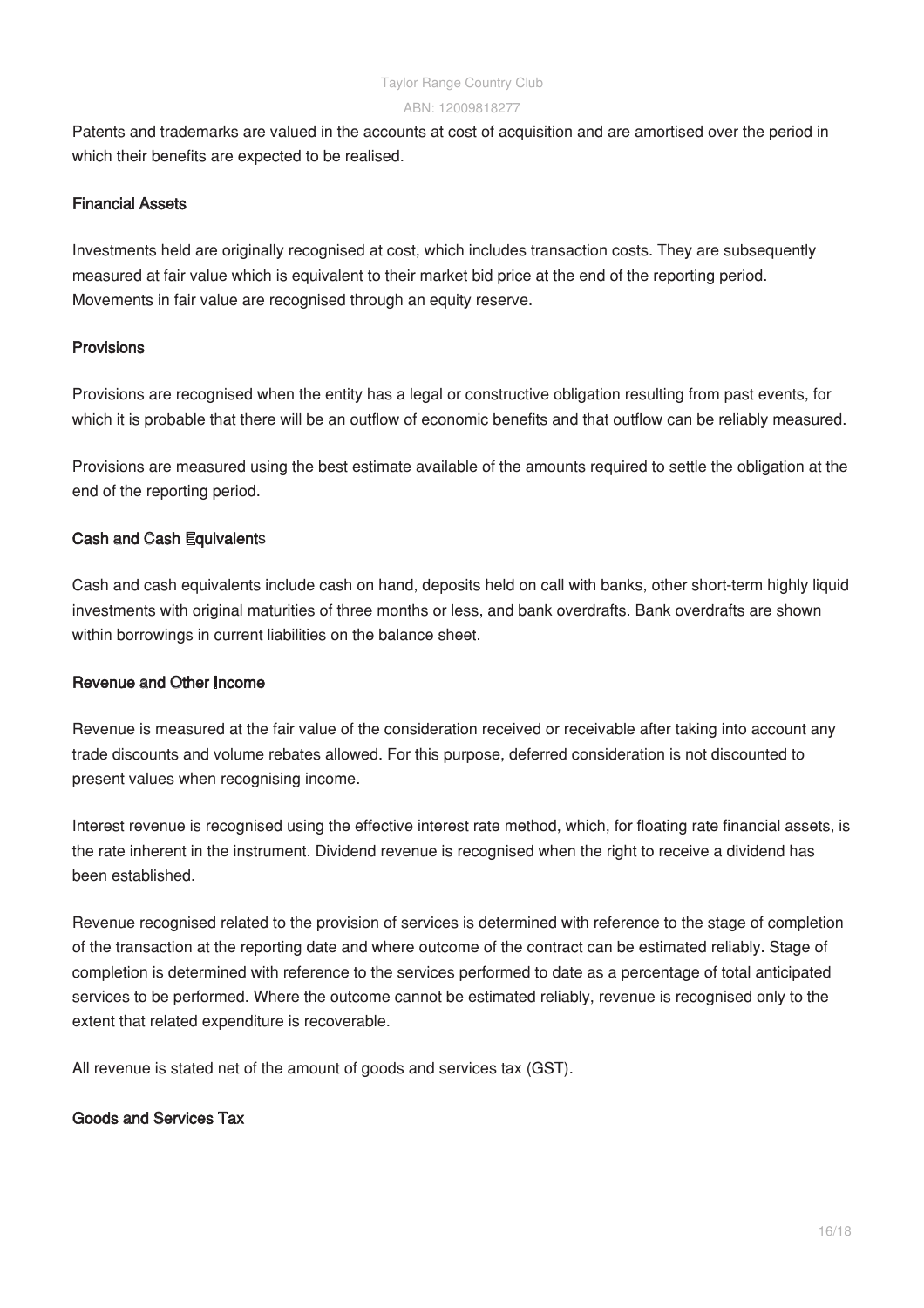Revenues, expenses and assets are recognised net of the amount of GST, except where the amount of GST incurred is not recoverable from the Australian Taxation Office (ATO). In these circumstances, the GST is recognised as part of the cost of the acquisition of the asset or as part of an item of the expense.

Receivables and payables are stated inclusive of the amount of GST receivable or payable. The net amount of GST recoverable from, or payable to, the ATO is included with other receivables or payables in the balance sheet.

#### **Trade and Other Payables**

Trade and other payables, including bank borrowings and distributions payable, are recognised at the nominal transaction value without taking into account the time value of money.

#### **Employee Benefits**

Provision is made for the company's liability for employee benefits arising from services rendered by employees to the balance date. Employee benefits have been measured at the amounts expected to be paid when the liability is settled, plus related on-costs.

These notes should be read in conjunction with the attached financial statements.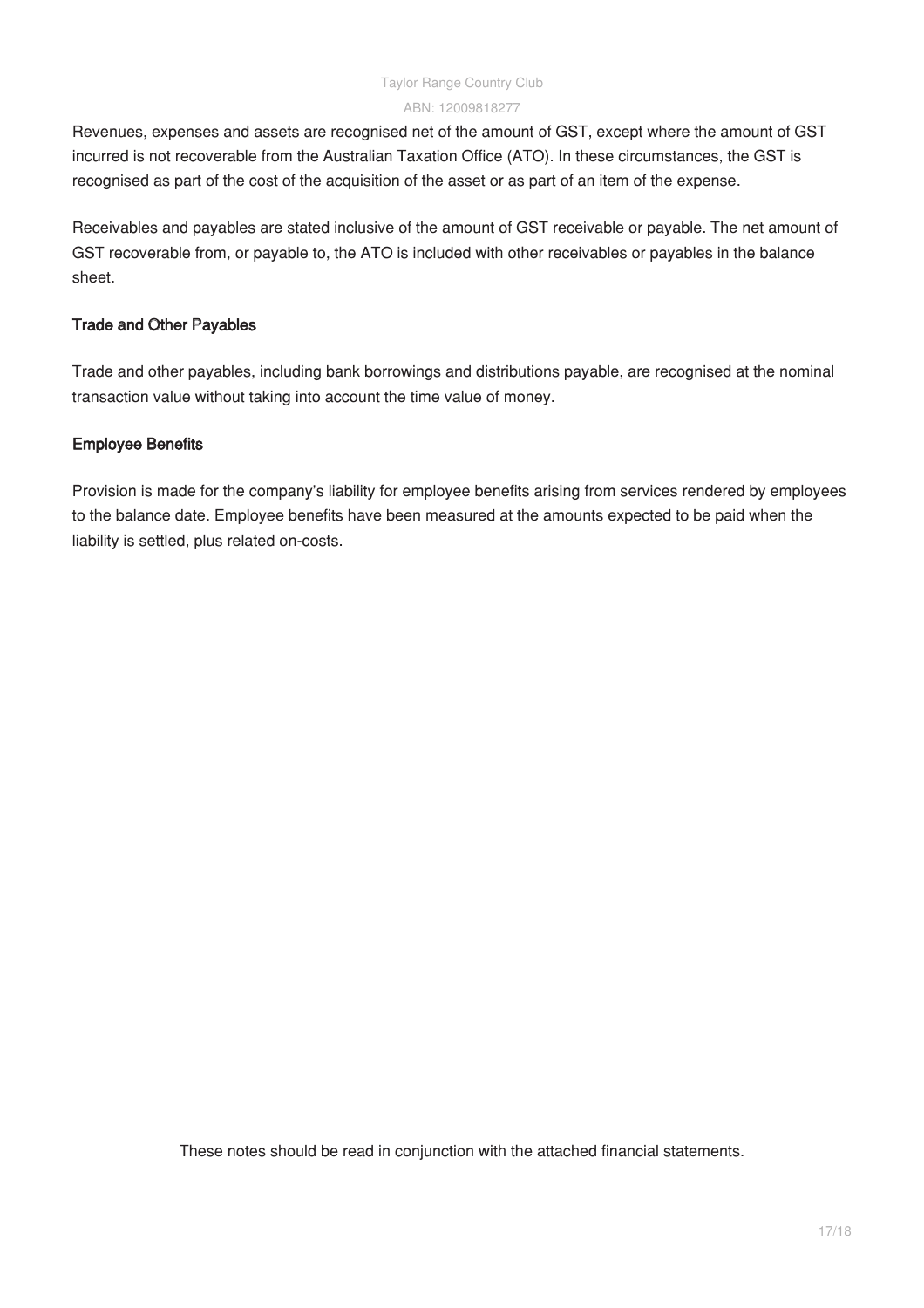## **2. Building at 1989 Valuation**

|                                         |                     | Total                    |
|-----------------------------------------|---------------------|--------------------------|
|                                         | As of Sep. 30, 2021 | As of Sep. 30, 2020 (PY) |
| Building at 1989 Valuation              | 282,698.00          | 282,698.00               |
| Building at 1989 Valuation-dep          | $-282,698.00$       | -282,698.00              |
| <b>Total Building at 1989 Valuation</b> | 0.00                | 0.00                     |

### **3. Improvements**

|                               |                     | Total                    |
|-------------------------------|---------------------|--------------------------|
|                               | As of Sep. 30, 2021 | As of Sep. 30, 2020 (PY) |
| Improvements                  | 1,046,785.93        | 1,046,785.93             |
| Improvements accumulated depn | -494.721.17         | -439,704.00              |
| <b>Total Improvements</b>     | 552,064.76          | 607,081.93               |

## **4. Prop., Plant & Equipment**

|                                           |                     | Total                    |
|-------------------------------------------|---------------------|--------------------------|
|                                           | As of Sep. 30, 2021 | As of Sep. 30, 2020 (PY) |
| Prop., Plant & Equipment                  | 440,347.07          | 399,157.77               |
| Prop., Plant & Equipment-depn             | $-386.067.25$       | -380.870.12              |
| <b>Total Prop., Plant &amp; Equipment</b> | 54,279.82           | 18,287.65                |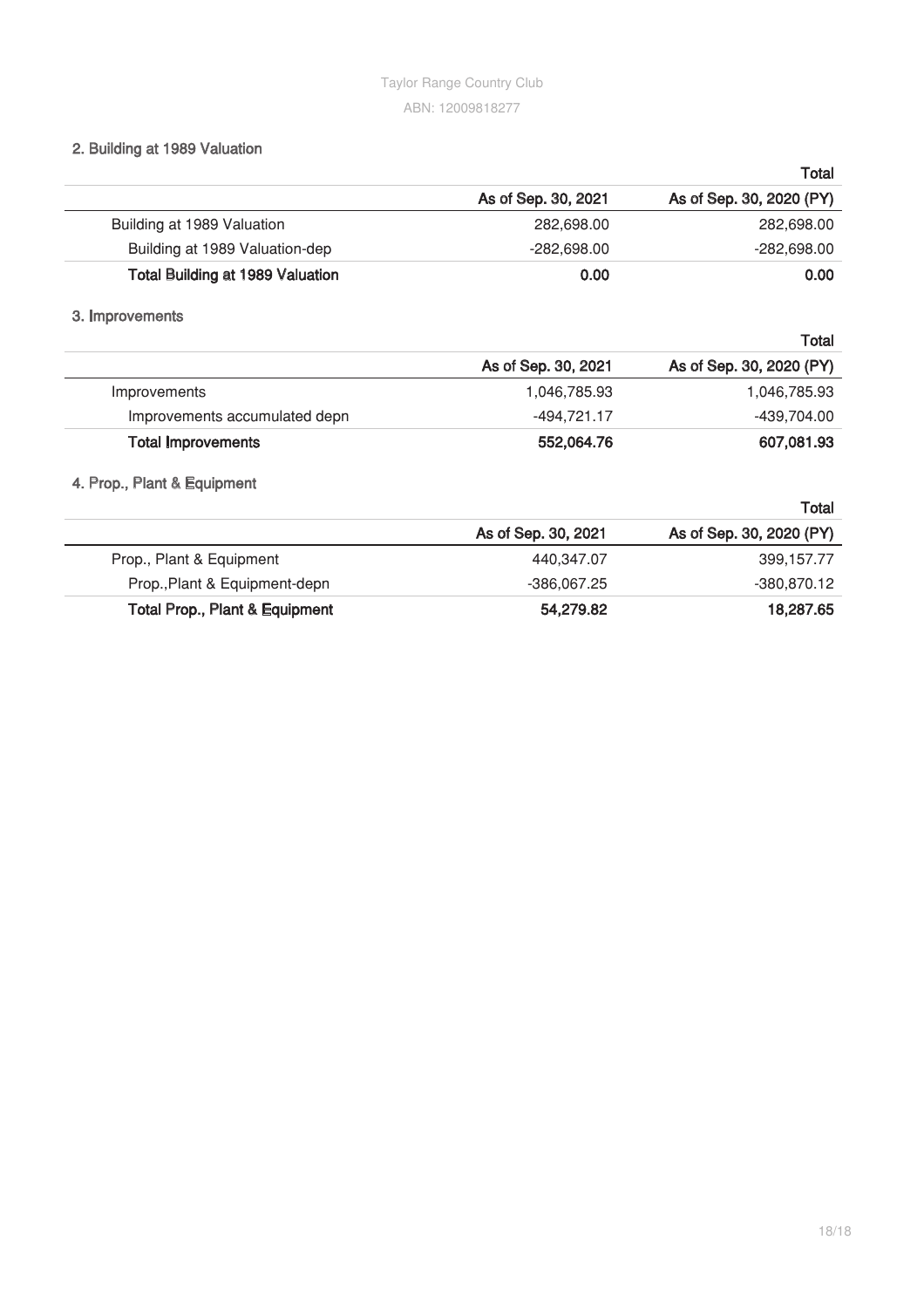

#### PO Box 1306, Capalaba QLD 4157

0401.656.802

- admin@platinumaudits.com.au
- $\otimes$  platinumaudits.com.au

## **INDEPENDENT AUDITOR'S REPORT TO THE DIRECTORS OF TAYLOR RANGE COUNTRY CLUB LIMITED**

#### *Report on the Audit of the Financial Report*

We have audited the accompanying financial report, being a special purpose financial report of Taylor Range Country Club Limited, which comprises the statement of financial position as at 30 September 2021, the statement of comprehensive income, statement of changes in equity and statement of cash flows for the year then ended, notes comprising a summary of significant accounting policies and other explanatory information, and the Directors' Declaration.

In our opinion, except for the effects of the matter described in the Basis of Opinion section of our report, the financial report of Taylor Range Country Club Limited has been prepared in accordance with the Corporations Act 2001, including:

- a) giving a true and fair view of the registered entity's financial position as at 30 September 2021 and of its financial performance and cash flows for the year ended on that date; and
- b) complying with Australian Accounting Standards to the extent described in Note 1, and the Corporations Act 2001.

#### *Basis of Opinion*

We conducted our audit in accordance with Australian Auditing Standards. Our responsibilities under those standards are further described in the Auditor's Responsibilities for the Audit of the Financial Report section of our report. We are independent of the registered entity in accordance with the ethical requirements of the Accounting Professional and Ethical Standards Board's APES 110 Code of Ethics for Professional Accountants (the Code) that are relevant to our audit of the financial report in Australia. We have also fulfilled our other ethical responsibilities in accordance with the Code.

We believe that the audit evidence we have obtained is sufficient and appropriate to provide a basis for our opinion.

#### *Basis of Accounting*

We draw attention to Note 1 to the financial report, which describes the basis of accounting. The financial report has been prepared for the purpose of fulfilling the Directors' financial reporting responsibilities under the Corporations Act 2001. As a result, the financial report may not be suitable for another purpose. Our opinion is not modified in respect of this matter.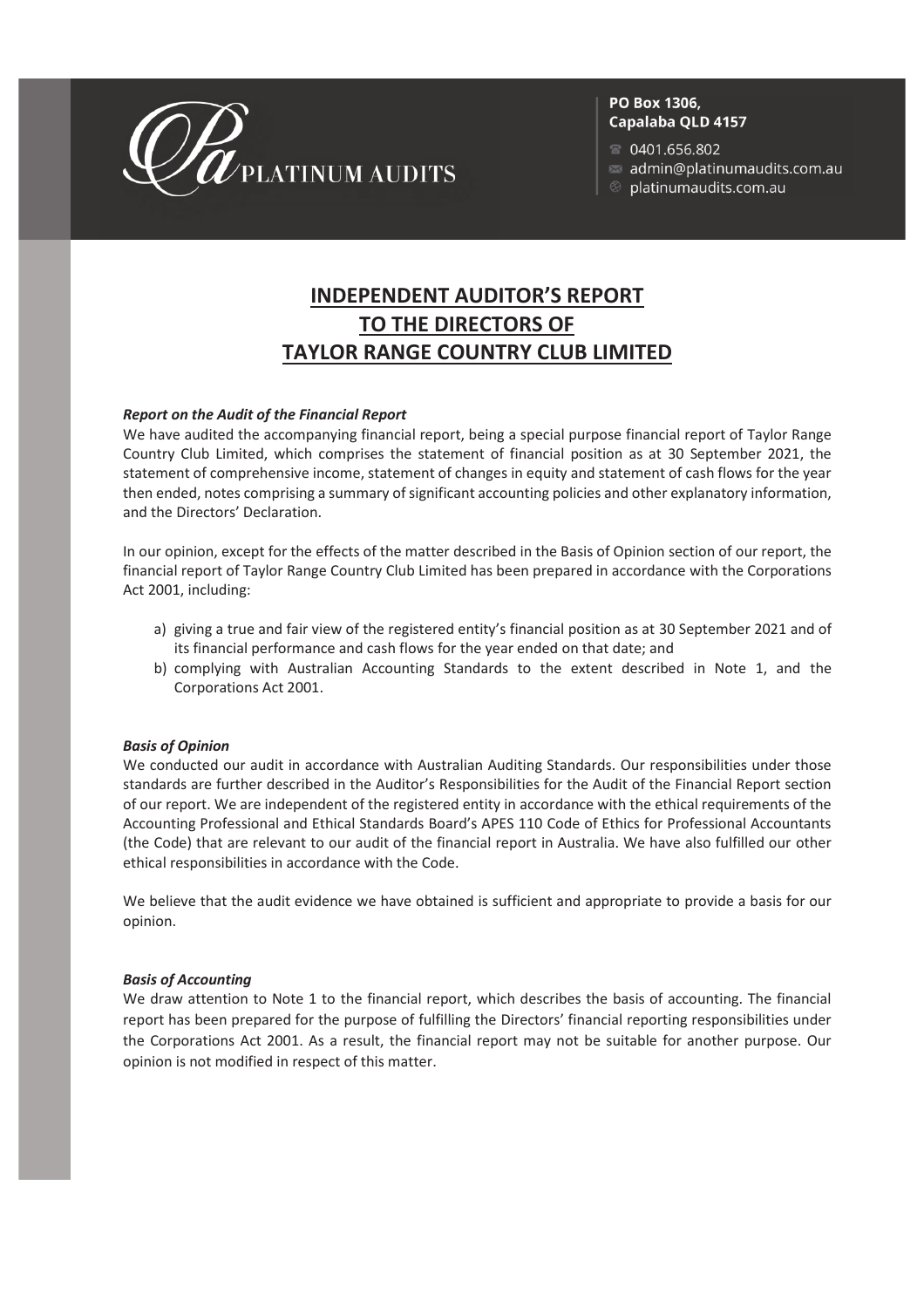#### *Responsibility of the Directors' for the Financial Report*

The Directors of the registered entity are responsible for the preparation of the financial report that gives a true and fair view and have determined that the basis of preparation described in Note 1 to the financial report is appropriate to meet the requirements of the Corporations Act 2001 and the needs of the Directors. The Directors' responsibility also includes such internal control as the Directors determine is necessary to enable the preparation of a financial report that gives a true and fair view and is free from material misstatement, whether due to fraud or error. In preparing the financial report, the Directors are responsible for assessing the registered entity's ability to continue as a going concern, disclosing, as applicable, matters relating to going concern and using the going concern basis of accounting unless the Directors either intend to liquidate the registered entity or to cease operations, or have no realistic alternative but to do so. The Directors are responsible for overseeing the registered entity's financial reporting process.

#### *Auditor's Responsibility for the Audit of the Financial Report*

Our objectives are to obtain reasonable assurance about whether the financial report as a whole is free from material misstatement, whether due to fraud or error, and to issue an auditor's report that includes our opinion. Reasonable assurance is a high level of assurance, but is not a guarantee that an audit conducted in accordance with the Australian Auditing Standards will always detect a material misstatement when it exists. Misstatements can arise from fraud or error and are considered material if, individually or in the aggregate, they could reasonably be expected to influence the economic decisions of users taken on the basis of the financial report.

As part of an audit in accordance with Australian Auditing Standards, we exercise professional judgement and maintain professional scepticism throughout the audit. We also:

- Identify and assess the risks of material misstatement of the financial report, whether due to fraud or error, design and perform audit procedures responsive to those risks, and obtain audit evidence that is sufficient and appropriate to provide a basis for my opinion. The risk of not detecting a material misstatement resulting from fraud is higher than for one resulting from error, as fraud may involve collusion, forgery, intentional omissions, misrepresentations, or the override of internal control.
- · Obtain an understanding of internal control relevant to the audit in order to design audit procedures that are appropriate in the circumstances, but not for the purpose of expressing an opinion on the effectiveness of the registered entity's internal control.
- · Conclude on the appropriateness of the Directors use of the going concern basis of accounting and, based on the audit evidence obtained, whether a material uncertainty exists related to events or conditions that may cast significant doubt on the registered entity's ability to continue as a going concern. If we conclude that a material uncertainty exists, we are required to draw attention in our auditor's report to the related disclosures in the financial report or, if such disclosures are inadequate, to modify our opinion. Our conclusions are based on the audit evidence obtained up to the date of our auditor's report. However, future events or conditions may cause the registered entity to cease to continue as a going concern.
- · Evaluate the overall presentation, structure and content of the financial report, including the disclosures, and whether the financial report represents the underlying transactions and events in a manner that achieves fair presentation.